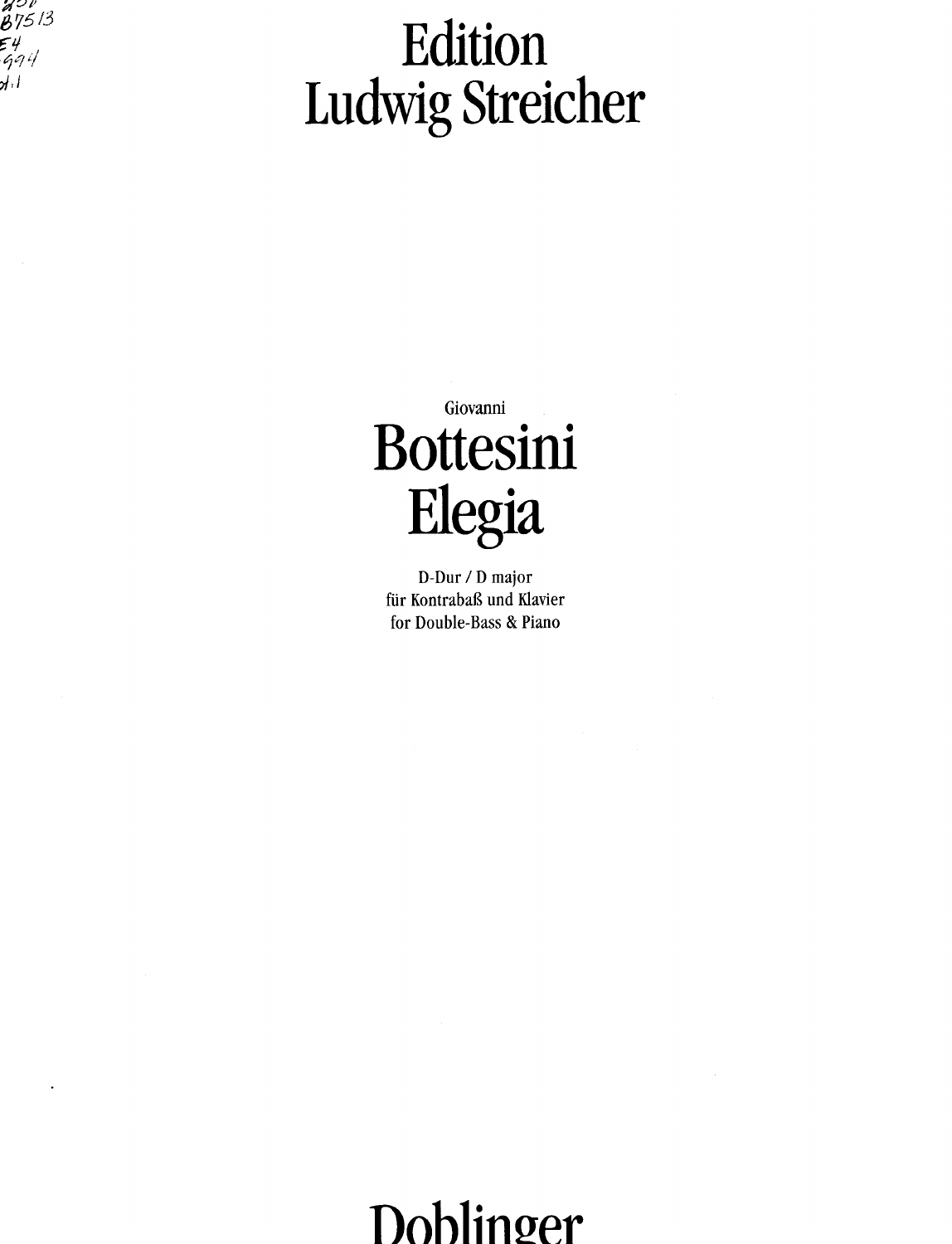## Elegia in Re